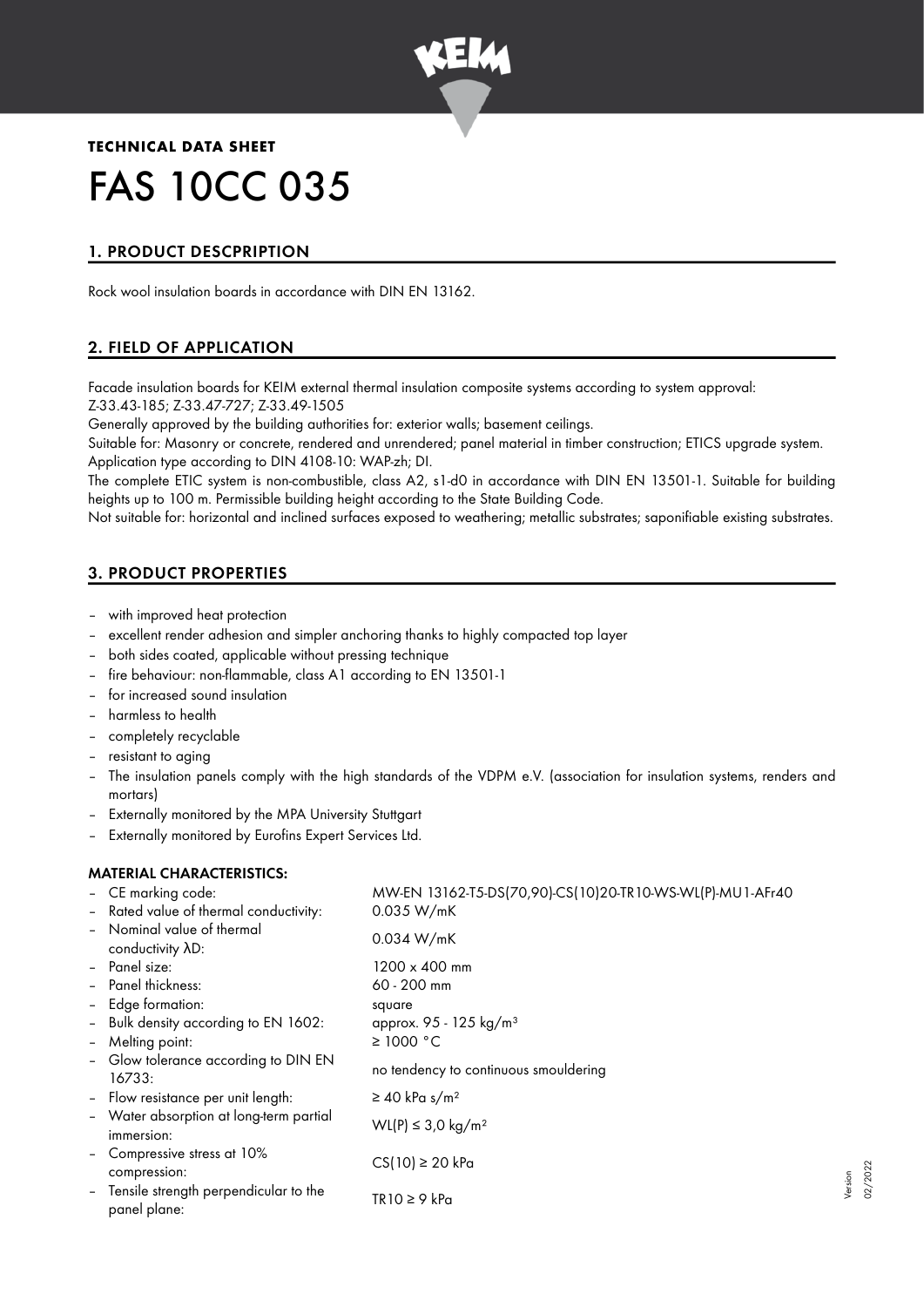| - Thickness tolerance:<br>- Width tolerance: | $T5 + 3 / -1$ mm<br>$W2 \pm 2$ mm |
|----------------------------------------------|-----------------------------------|
| - Length tolerance:                          | $15 \pm 5$ mm                     |
| - Squareness:                                | $55 \pm 5$ mm/m                   |
| - Planarity:                                 | $P \pm 3$ mm/m                    |
| - Colour shade:                              | greenish                          |

## 4. APPLICATION INSTRUCTIONS

#### SUBSTRATE PREPARATION:

The substrate must be strong, dry, clean, sound and free from adhesion-reducing residues. The permanent compatibility of any existing coatings with the adhesive mortar must be examined by an expert.

#### APPLICATION:

Cut to size using an insulation knife or a suitable insulation saw.

#### GLUING:

The insulation panels are butted tightly and glued in a bond from bottom to top. Apply the appropriate adhesive mortar to the insulation panels using the bead-and-dot method or over the entire surface. Push the boards into place. At the edges of the building, the insulation panels are glued offset Apply the system's adhesive mortar to the insulation panels using the bead-and-dot method, ensuring an adhesion of min. 40 %. Adhesive surface proportion from 220 mm insulation thickness: min. 40 % The insulation panels may also be adhered in 2 layers. The second layer of insulation panels is glued over the entire surface and in a staggered bond pattern (starting with half a row of panels). On panel materials in wood construction, the insulation panels are glued over the entire surface with the adhesive filler Klebespachtel. For this purpose, the adhesive filler is applied to the substrate or to the insulation panels with a notched trowel. Immediately after applying the adhesive, the insulation panels must be glued to the substrate. Closing of unavoidable defects and joints up to 5 mm wide with Iso Top Thermfoam B1 is permissible. General instruction with regard to gluing: Do not apply adhesive to the panel joints. Do not create an insulation panel joint over a joint in the substrate underneath. The insulation panel may also be used as a basement ceiling insulation panel: Apply Pulverkleber-90 with a notched trowel ≥ 10 mm to the full surface of the insulation panel, alternatively to the substrate, using the comb-bed method, and then float it into the adhesive bed with slight pressure. For full-surface bonding, it is recommended to apply adhesive mortar to both the insulation panel and the substrate (floatingbuttering method). The insulation panels must be applied tightly to the substrate, cavities are not permissible.

#### DOWELING:

Check the adhesion of the insulation panels after at least 3 days. Insulation panels that are not bonded or damaged must be replaced. Anchoring is carried out in glued and dowelled ETIC systems with generally approved ETICS fasteners according to DIN EN 1991-1-4/NA. The required fastener quantity depends on the building height and the respective wind zone in which the object is located. The minimum distance between anchor shank and board edge is min. 150 mm, the minimum distance between anchor shank and anchor shank is min. 200 mm. For further information, please refer to our ETICS Technical Guide, Chapter #8, ETICS Wind Suction Loads. The insulation panel may also be used as a basement ceiling insulation panel: Without fire protection requirements: The insulation panels may only be glued to new substrates up to a maximum weight per unit area of 15 kg/m² (including any final coating). In the case of insufficiently load-bearing substrates (old substrates) or if the permissible weight per unit area is exceeded, dowelling is carried out using ETICS anchors approved by the general building authorities or by the European authorities. Minimum number of anchors: 2 anchors per insulation board cut. With fire protection requirements: If necessary, dowel with the basement ceiling insulation screw DDS-Z and the basement ceiling insulation washer DDT.

#### REINFORCEMENT:

Notes on the installation of field boundary joints for insulation board thicknesses > 200 mm and/or recessed anchor installation:

The field sizes without expansion joints are 7.5 m x 7.5 m or 56 m<sup>2</sup> for thick layer systems (base plaster + finishing coat = total plaster thickness from 9 mm). The field sizes without expansion joints are 50 m x 25 m for thin-layer systems (underlay + finishing coat  $=$  total plaster thickness up to 8 mm).

The corresponding field sizes are to be determined object-specifically by the planner.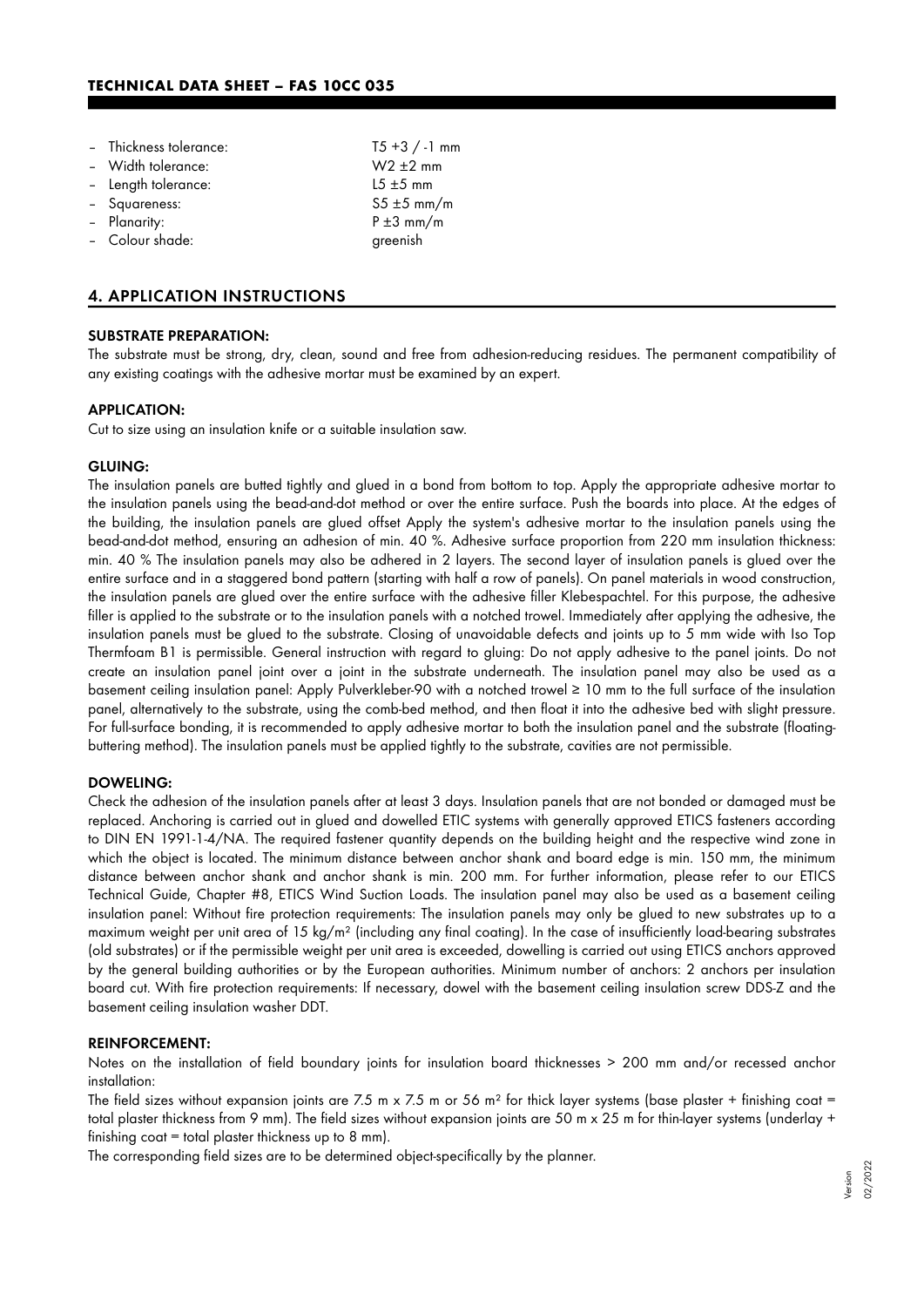| Panel<br>size<br>[mm] | Panel<br>thickness<br>[mm] | edge   | <b>Rated value</b><br>thermal<br>conductivity [W/<br>mK] | $m2$ per<br>pallet | <b>Bundle</b><br>per pallet |
|-----------------------|----------------------------|--------|----------------------------------------------------------|--------------------|-----------------------------|
| 1200 x<br>400         | 100                        | square | 0,035                                                    | 12.00              | 12                          |
| 1200x<br>400          | 120                        | square | 0,035                                                    | 10.00              | 10                          |
| 1200 x<br>400         | 140                        | square | 0,035                                                    | 8.00               | 8                           |
| 1200 x<br>400         | 160                        | square | 0,035                                                    | 6.00               | 8                           |
| 1200 x<br>400         | 180                        | square | 0,035                                                    | 6.00               | 6                           |
| 1200 x<br>400         | 200                        | square | 0,035                                                    | 6.00               | 6                           |

## 5. PACKAGING / TECHNICAL DATA

## 6. STORAGE

| max. storage time       | Storage conditions                |  |  |
|-------------------------|-----------------------------------|--|--|
| no maximum storage time | dry<br>protect against weathering |  |  |

#### STORAGE INFORMATION:

Please note max. stacking height of 2 m. Transport packaging is not sufficient weather protection.

## 7. DISPOSAL

#### EC WASTE CODE:

Waste code: 17 06 04

## 8. SAFETY INSTRUCTIONS

Safety instructions UZ 140: Wear protective gloves / protective clothes / eye protection/ face protection. In case of contact with eyes: Rinse cautiously with water for several minutes. Remove any contact lenses if possible. Continue to rinse. Get immediate medical advice/attention. / Keep children away from fresh render. / Always comply with work safety instructions.

# 9. CERTIFICATES & QUALITY SEALS